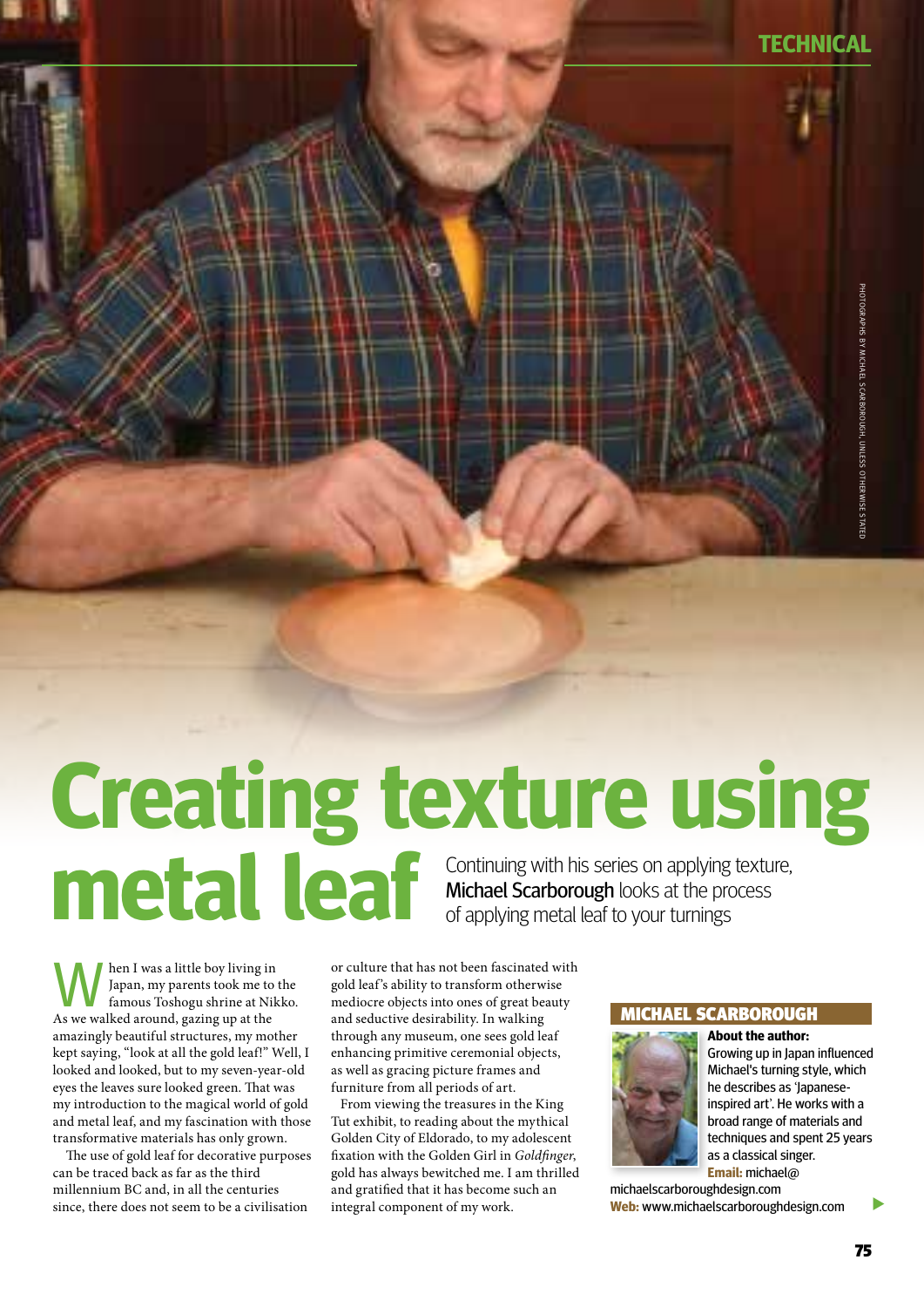77

 $\blacktriangleright$ 

# **TECHNICAL** Using metal leaf

#### EXAMPLES OF USING GOLD LEAF

s a wood and lacquer artist, I use a<br>lot of gold leaf in my work. Many tin<br>it serves as an accent on a bowl rim lot of gold leaf in my work. Many times or on the feet of a footed bowl. Increasingly, I am using it to line the interiors of bowls, and, in some cases, such as with the 'Wakasa nuri bowl', which is inspired by Japanese lacquerware, I am seeking a re-interpretation of the look of an antique Japanese screen. I have also been experimenting with lining formal tea caddies with crushed leaf, as you can see below. In some cases, just the simple addition of one area of gold leaf can heighten the visual appeal of an entire piece, such as in the 'Golden Eye' bowl where a knot hole was filled and gilded.

 $\begin{array}{|l|} \hline \text{or} \text{~starts}, \text{and for the sake of simplicity}\\ \hline \text{in this article, I will refer to gold leaf}\\ \text{and its less luxurious cousins, such as} \text{composition leaf, copper leaf, aluminum leaf,} \end{array}$ or starters, and for the sake of simplicity in this article, I will refer to gold leaf and its less luxurious cousins, such as etc., simply as metal leaf.

#### THE BASICS: WHAT IS METAL LEAF?

think it is safe to say that most<br>woodturners are not interested in using<br>metal leaf on their turned pieces. Indeed,  $\blacksquare$  think it is safe to say that most woodturners are not interested in using most want nothing more than a clear finish. But, it is my hope that my recent series of

We are all familiar with the term 'gold leaf', but many may not be exactly sure what it is. Gold leaf is indeed real gold, ranging roughly between 22 and 24 carats.

One of gold's magical properties is its ability to be beaten into almost microscopically thin sheets, measured in the millionths of inches. A sheet of real gold leaf is usually about 75  $\times$ 75mm square, mildly translucent, and very expensive, considering the price of an ounce of gold these days. Thus, I won't be asking you to handle real gold leaf – at least not for this particular project.



The great impersonator of real gold leaf is 'imitation gold leaf', also known as 'composition leaf' or 'Dutch metal'. It comes in larger sheets, about 150 x 150mm, is thicker than real gold leaf and can be handled with the fingers. Most importantly, it is a fraction of the cost of real gold leaf. That is what we'll be using.

# GOLF LEAF & WOODTURNING: MIXING OIL & WATER?



articles on decorative finishes has piqued the interest of and encouraged readers to stretch their creative muscles – to live outside the box, if you will – even if only for one project. Rather than starting out with one

of the decorative paint finishes I described in the previous three articles, perhaps some readers would prefer to try their hand at a simple, metal leaf project instead. Hopefully this article will go on to inspire you.

### THE BASICS: THE PROCESS

What we are basically doing is covering an object with the leaf to make the object appear to be made of solid gold.

The process is broken down into four steps:

- **1.** Preparation of the surface
- **2.** Applying the adhesive
- **3.** Applying the leaf
- **4.** Sealing the leaf

For the purposes of this explanatory article, I will turn a small plate and finish only the wide rim with leaf. I will use maple (*Acer Saccharum*), as I do for the bulk of my painted pieces, as it gives me a crisp edge and lacks pores, which would need filling. If you wish to follow along, creating a piece of your own using these steps, I suggest you turn a piece that has simple, somewhat wide areas upon which you can easily lay the leaf – 25-38mm. Go for a well-defined edge between the flat rim and the curved inner portion of the workpiece. This will aid greatly in defining a clean line between the gilded areas and the natural areas of wood.

#### **Surface preparation**

As I mentioned in my recent article about the copper-leafed candlesticks – see issue 263 – preparation of the surface is critical.







**The Toshogu shrine at Nikko in Japan**

#### **Real gold leaf Various types of metal leaf**

**Step 1: power sand the surface**